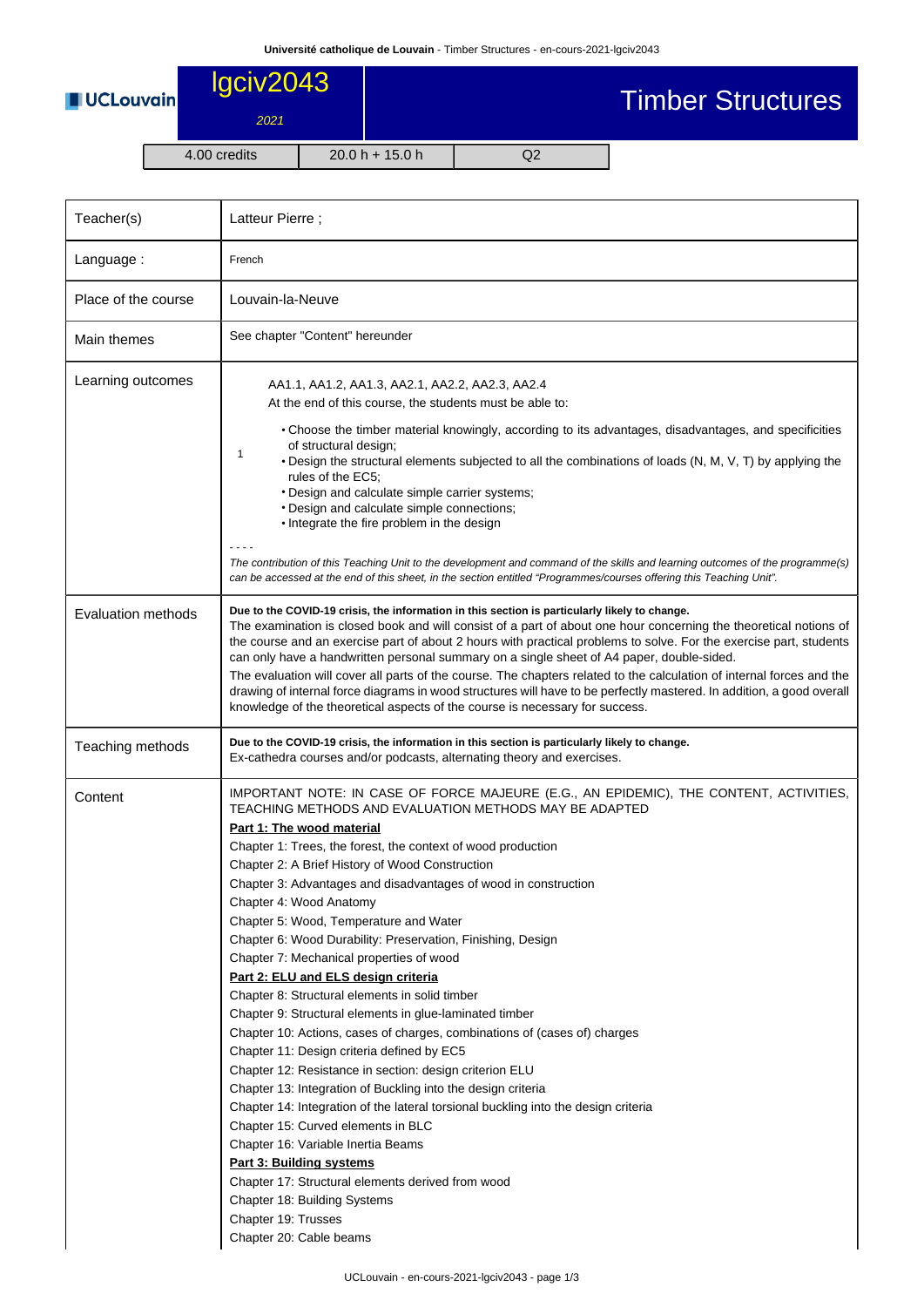|                                | Chapter 21: Continuous beams, cantilever beams                                   |  |  |  |
|--------------------------------|----------------------------------------------------------------------------------|--|--|--|
|                                | Chapter 22: Arches                                                               |  |  |  |
|                                | Chapter 23: Frames                                                               |  |  |  |
|                                | Chapter 24: Other building systems                                               |  |  |  |
|                                | Chapter 25: Wind bracing                                                         |  |  |  |
|                                | Part 4: Design and calculation of timber connections                             |  |  |  |
|                                | Chapter 26: General                                                              |  |  |  |
|                                | Chapter 27: Traditional Assemblies (Timber to Timber)                            |  |  |  |
|                                | Chapter 28: Metal Rods and Connectors                                            |  |  |  |
|                                | Chapter 29: Johansen Theory, design according to EC5                             |  |  |  |
|                                | Chapter 30: Bolted Assemblies                                                    |  |  |  |
|                                | Chapter 31: Broached, Nailed and Screwed Assemblies                              |  |  |  |
|                                | Chapter 32: Rigidity of assemblies, ELS calculations                             |  |  |  |
|                                | Part 5: Timber and fire                                                          |  |  |  |
|                                | Chapter 33: General and Belgian regulations                                      |  |  |  |
|                                | Chapter 34: Calculation of REI aspects according to EC5 (part 1.2)               |  |  |  |
| Inline resources               | See MOODLE page of the course (slides and syllabus of solved exercises).         |  |  |  |
|                                | Podcasts available on : https://www.youtube.com/channel/UCvqPgjqATFrps2zA3PIRAMQ |  |  |  |
| Bibliography                   | Voir page MOODLE du cours.                                                       |  |  |  |
| Other infos                    | See MOODLE page of the course.                                                   |  |  |  |
| Faculty or entity in<br>charge | GC                                                                               |  |  |  |